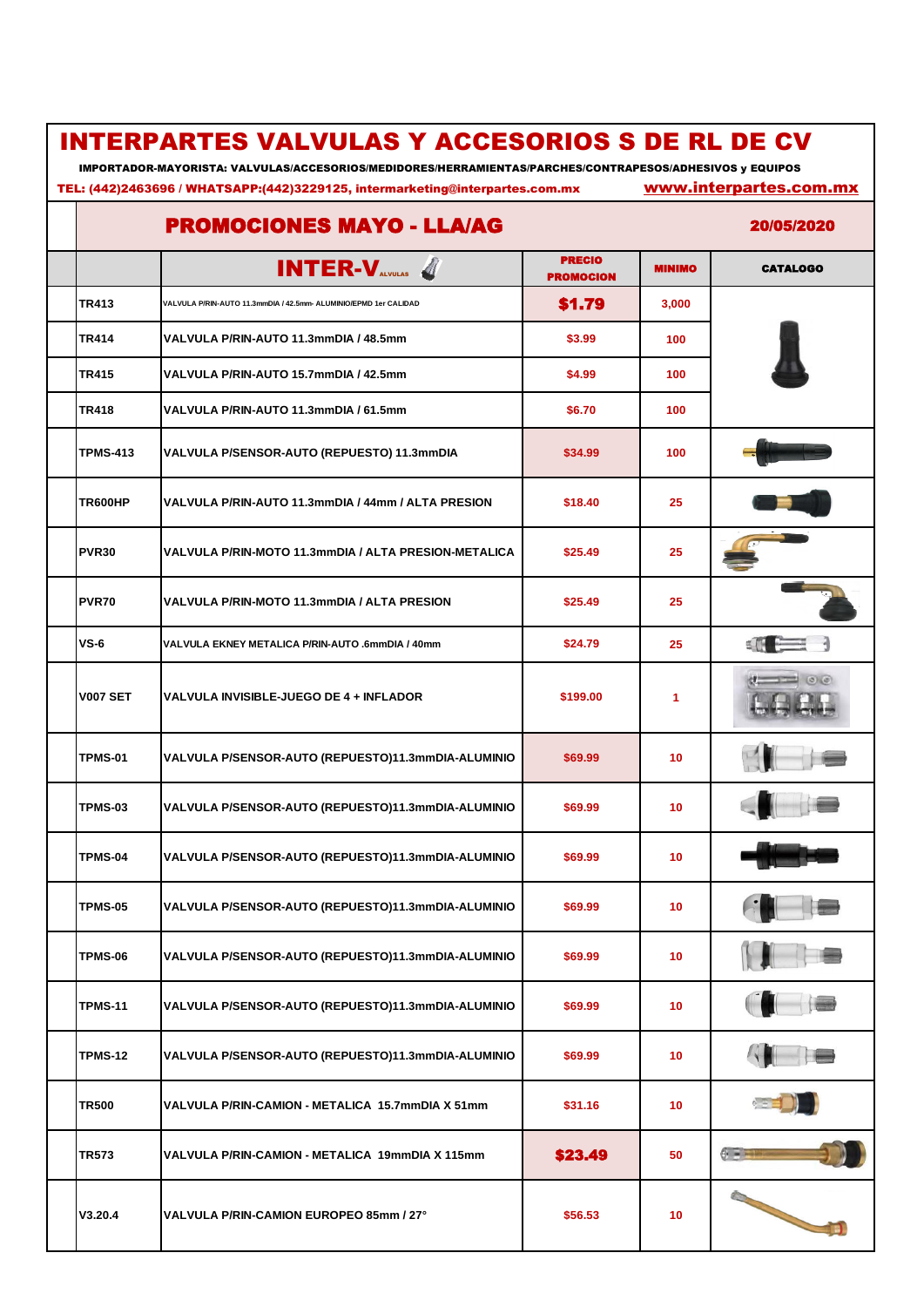| <b>MS70-7°</b>      | VALVULA P/RIN - ALUMINIO - CAMION                                                          | \$56.67  | 10                   | ENS                                                               |
|---------------------|--------------------------------------------------------------------------------------------|----------|----------------------|-------------------------------------------------------------------|
| 58-MS               | VALVULA P/RIN - ALUMINIO - CAMION                                                          | \$89.99  | 10                   |                                                                   |
| 9002                | <b>CENTRO DE VALVULA-ROJO</b>                                                              | \$1.29   | 1,000                |                                                                   |
| <b>I-TCN2</b>       | TAPON P/VALVULA - METALICO / HEXAGONAL - N2                                                | \$2.99   | 1,000                | N <sub>2</sub>                                                    |
| I-EX32M             | <b>EXTENSION-TAPON P/VALVULA - METALICO DOBLE SELLO</b><br>32mm (INYECTA AIRE SIN RETIRAR) | \$9.91   | 100                  |                                                                   |
| <b>I-EX90ML</b>     | <b>EXTENSION P/VALVULA DE CAMION - METALICA</b><br>94mm BASE 32mm                          | \$42.49  | 10                   |                                                                   |
| <b>I-EW210-FVE1</b> | EXTENSION DE HULE PARA VALVULA DE CAMION 210mm                                             | \$69.99  | 10                   |                                                                   |
| I-EWMU-210          | EXTENSION METALICA FLEXIBLE PARA VALVULA DE CAMION 210mm<br><b>CON SUJETADOR</b>           | \$99.05  | 10                   | MFEU210                                                           |
| <b>RG15</b>         | <b>EMPAQUE P/VALVULA TR573</b>                                                             | \$2.67   | 100                  |                                                                   |
| RG15-RED            | <b>EMPAQUE P/VALVULA TR573 - SILICON</b>                                                   | \$5.65   | 100                  | S                                                                 |
| <b>RG60</b>         | <b>EMPAQUE P/VALVULA TR545 - SILICON</b>                                                   | \$3.34   | 100                  | $\bigcirc$                                                        |
| I-MP-LL             | <b>MEDIDOR DE PROFUNDIDAD LLAVERO mm/32avos</b>                                            | \$19.99  | 10                   | $\frac{30}{20}$ to $\frac{10}{20}$ the set<br>$30 - 10 - 30 = 20$ |
| I-MPP               | <b>MEDIDOR DE PROFUNDIDAD PLASTICO mm/32avos</b>                                           | \$19.99  | 10                   | <b>All Contracts</b>                                              |
| I-MPM               | <b>MEDIDOR DE PROFUNDIDAD METALICO mm/32avos</b>                                           | \$199.00 | 1                    |                                                                   |
| $I - 334$           | INFLADOR DE AIRE STD DUAL RECTO/30° CROMADO HEMBRA 1/4"                                    | \$53.99  | 1                    |                                                                   |
| <b>I-CH360-OP</b>   | INYECTOR DE AIRE EUROPEO CON CLIP - ABIERTO - 1/4"                                         | \$89.65  | 1                    |                                                                   |
| I-BB-H              | <b>BOQUILLA BOLA HEMBRA 1/4"</b>                                                           | \$56.85  | 1                    |                                                                   |
| I-B-CH              | <b>BOQUILLA CHINA</b>                                                                      | \$38.35  | 1                    |                                                                   |
| I-B-E1              | <b>BOQUILLA ESPECIAL CON SEGURO</b>                                                        | \$53.86  | $\blacktriangleleft$ |                                                                   |
| <b>I-B-E2</b>       | <b>BOQUILLA ESPECIAL CON SEGURO</b>                                                        | \$53.86  | 1                    |                                                                   |
| <b>I-SP1UR</b>      | <b>SACAPIVOTE UN USO</b>                                                                   | \$13.44  | 5                    |                                                                   |
| <b>I-SP1URN</b>     | SACAPIVOTE UN USO-ROJO/NEGRO CON CLIP                                                      | \$15.57  | 5                    |                                                                   |
| <b>I-SP2UR</b>      | <b>SACAPIVOTE 2 USOS-STD/JUMBO</b>                                                         | \$18.40  | 5.                   |                                                                   |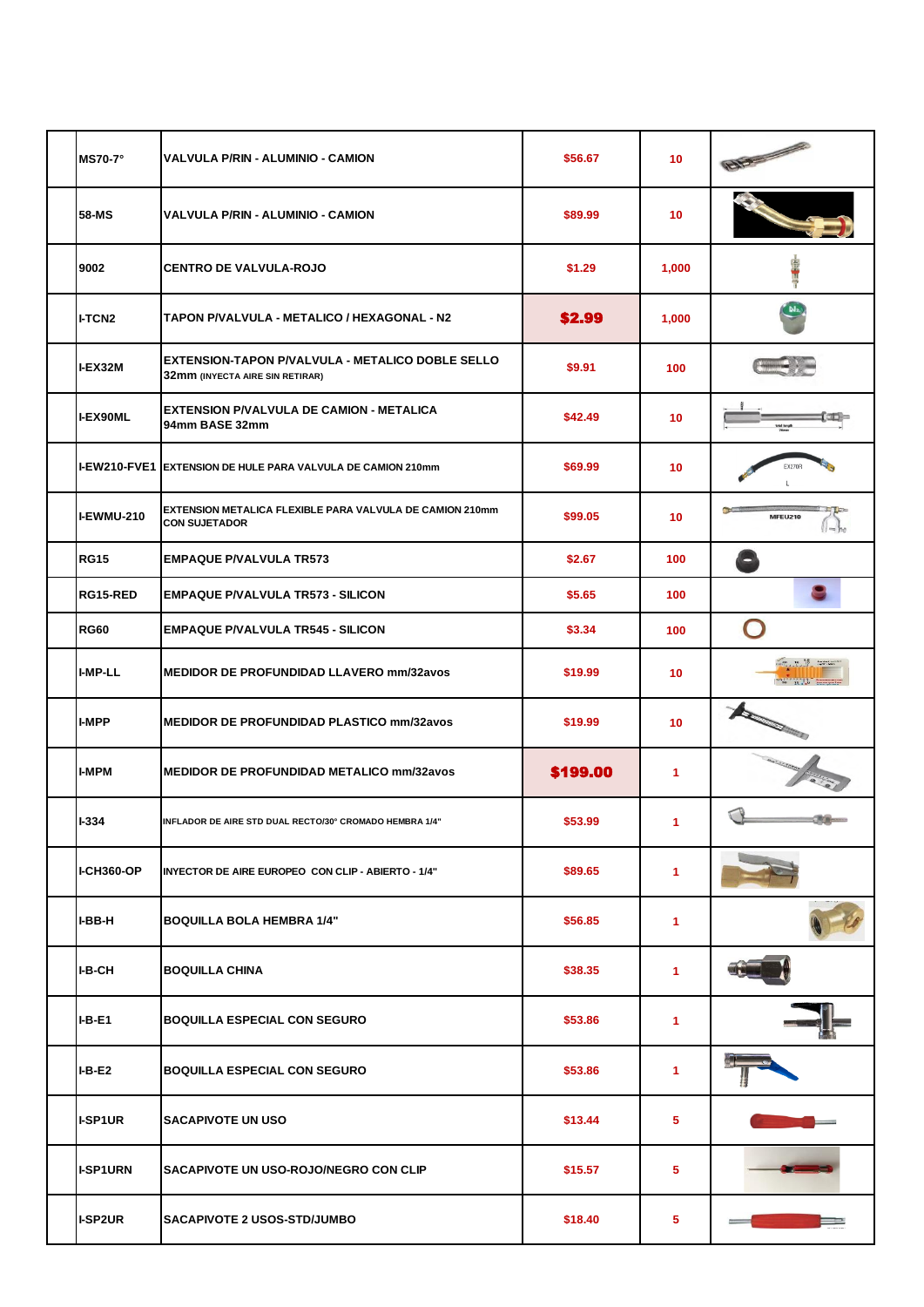| I-SP1UL          | <b>SACAPIVOTE UN USO-LARGO</b>                                                   | \$19.11    | 5  |                                                                                                                                                                                                                                      |
|------------------|----------------------------------------------------------------------------------|------------|----|--------------------------------------------------------------------------------------------------------------------------------------------------------------------------------------------------------------------------------------|
| I-TP4U           | TARRAJA METALICA 4 USOS-NEGRA                                                    | \$12.74    | 10 |                                                                                                                                                                                                                                      |
| <b>I-MVM</b>     | <b>MONTAVALVULAS-METALICO</b>                                                    | \$79.99    | 1  | <b>Contract Contract Contract Contract Contract Contract Contract Contract Contract Contract Contract Contract Contract Contract Contract Contract Contract Contract Contract Contract Contract Contract Contract Contract Contr</b> |
| <b>I-MVV</b>     | <b>MONTAVALVULAS-PLASTICO</b>                                                    | \$56.67    | 1  |                                                                                                                                                                                                                                      |
| IC1/8            | CARRETILLA 1/8" X 1 1/2" - MADERA EMBALADA                                       | \$69.99    | 1  |                                                                                                                                                                                                                                      |
| IC1/4            | CARRETILLA 1/4" X 2" - MADERA EMBALADA                                           | \$83.60    | 1  |                                                                                                                                                                                                                                      |
| <b>I-C-ROD</b>   | <b>CARRETILLA TIPO RODILLO</b>                                                   | \$116.42   | 1  | MT <sub>04</sub>                                                                                                                                                                                                                     |
| <b>I-LTP</b>     | <b>LEZNA TIPO PISTOLA - OJO ABIERTO</b>                                          | \$58.08    | 1  |                                                                                                                                                                                                                                      |
| I-KIT-L+E        | KIT-BLISTER ESCAREADOR+LEZNA+STRING+CEMENTO                                      | \$139.99   | 1  |                                                                                                                                                                                                                                      |
| I-LIT-L+E-MET    | KIT-BLISTER ESCAREADOR+LEZNA-<br>METALICOS+STRING+CEMENTO                        | \$199.99   | 1  |                                                                                                                                                                                                                                      |
| <b>I-MTA</b>     | MOTO TOOL DE ALTA VELOCIDAD 22,000RPM (SOLO)                                     | \$445.39   | 1  |                                                                                                                                                                                                                                      |
| <b>I-MTA-PRO</b> | MOTO TOOL DE ALTA VELOCIDAD 22,000RPM PROFESIONAL<br><b>CON MANGUERA Y CARDA</b> | \$999.00   | 1  | ε.                                                                                                                                                                                                                                   |
| I-A-LLA          | <b>ABRIDOR DE LLANTAS-SEMI PRO</b>                                               | \$4,299.00 | 1  |                                                                                                                                                                                                                                      |
| I-PPC            | <b>PINZA PARA CONTRAPESOS</b>                                                    | \$199.99   | 1  | BWT 01                                                                                                                                                                                                                               |
| <b>I-PPCN</b>    | PINZA PARA CONTRAPESOS-NEGRA                                                     | \$199.99   | 1  |                                                                                                                                                                                                                                      |
| I-MZ-M           | <b>MAZO DE PLOMO PARA LLANTAS</b>                                                | \$499.00   | 1. |                                                                                                                                                                                                                                      |
| <b>I-EPCA</b>    | <b>ESPATULA P/CONTRAPESOS ADHESIVOS</b>                                          | \$87.86    | 1  | BWT 06L                                                                                                                                                                                                                              |
| I-CPD-1          | PATO DE PLASTICO P/DESMONTADORA-STD                                              | \$799.00   | 1  |                                                                                                                                                                                                                                      |
| <b>I-RT-078</b>  | <b>MARIPOSA PARA BALANCEADOR (ANCHO DE LLANTA)</b>                               | \$675.53   | 1  |                                                                                                                                                                                                                                      |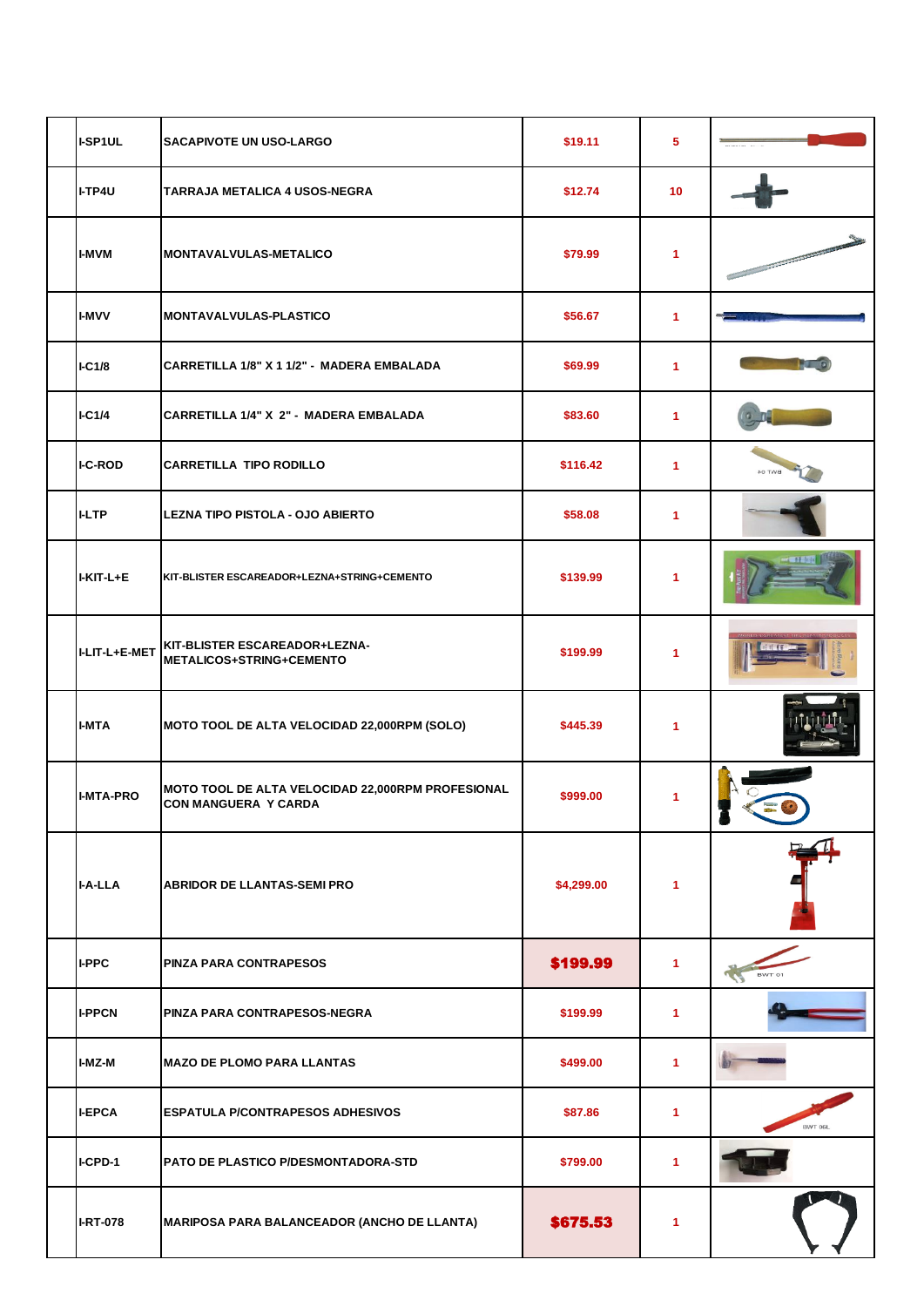| I-BD               | <b>ESPATULA P/DESMONTAR LLANTAS</b>                                    | \$337.09                          | 1.            |                                                 |
|--------------------|------------------------------------------------------------------------|-----------------------------------|---------------|-------------------------------------------------|
| I-CTCH-5           | <b>COMPRESOR TIPO CHEETA 5gls, HASTA 145 PSI</b>                       | \$2,349.00                        | 1.            |                                                 |
| <b>I-DMLL-M</b>    | <b>DESMONTADOR DE LLANTAS DE MANUAL</b>                                | \$473.10                          | 1.            |                                                 |
| <b>I-M-OFFS</b>    | <b>MEDIDOR DE OFFSET PARA RINES</b>                                    | \$337.00                          | 1.            |                                                 |
| $I-M+R$            | <b>MANGUERA CON RIEL</b>                                               | \$2,999.00                        | 1.            |                                                 |
| 1/4   I-CAIV251252 | CONTRAPESO ADHESIVO 1/4ozX12X50 (3mm) CAJA = 52 BARRAS / 150 Oz        | \$299.00                          | 25            |                                                 |
|                    | <b>INTERPATCH</b>                                                      | <b>PRECIO</b><br><b>PROMOCION</b> | <b>MINIMO</b> |                                                 |
| $IN-0$             | PARCHE REDONDO ALUMINIO IN-0 32mm                                      | \$0.71                            | 240           |                                                 |
| $IN-1$             | PARCHE REDONDO ALUMINIO IN-1 44mm                                      | \$0.95                            | 140           |                                                 |
| $IN-2$             | <b>PARCHE REDONDO ALUMINIO IN-2 52mm</b>                               | \$1.33                            | 100           |                                                 |
| IMX-0              | <b>PARCHE UNIVERSAL 45X45 mm</b>                                       | \$2.96                            | 100           |                                                 |
| $IMX-1$            | <b>PARCHE UNIVERSAL 55X55 mm</b>                                       | \$3.71                            | 80            |                                                 |
| $IMX-2$            | <b>PARCHE UNIVERSAL 75X75 mm</b>                                       | \$4.90                            | 50            |                                                 |
| RAD-IPX-110        | PARCHE RADIAL - QUIMICO / ALUMINIO<br>56X77                            | \$7.82                            | 20            |                                                 |
| RAD-IPX-112        | PARCHE RADIAL - QUIMICO / ALUMINIO<br>70X120                           | \$18.60                           | 10            |                                                 |
| RAD-IPX-114        | <b>IPARCHE RADIAL - QUIMICO / ALUMINIO</b><br>82X130                   | \$22.33                           | 10            | <b>INTERPATCH</b><br>RAD-IPX-110<br><b>BEAD</b> |
| <b>RAD-IPX-115</b> | PARCHE RADIAL - QUIMICO / ALUMINIO<br>75X100                           | \$19.34                           | 10            |                                                 |
| <b>RAD-IPX-120</b> | <b>PARCHE RADIAL - QUIMICO / ALUMINIO</b><br>85X135                    | \$27.53                           | 10            |                                                 |
| RAD-IPX-140        | <b>PARCHE RADIAL - QUIMICO / ALUMINIO</b><br>115X200                   | \$44.65                           | 10            |                                                 |
| <b>IN-CQX-250</b>  | CEMENTO QUIMICO VULCANIZANTE- NARANJA<br>250ml<br><b>SECADO RAPIDO</b> | \$109.00                          | 1             |                                                 |
|                    | <b>OTROS</b>                                                           | <b>PRECIO</b><br><b>PROMOCION</b> | <b>MINIMO</b> | <b>CATALOGO</b>                                 |
| WPNAT500           | LLAVE IMPACTO 1/2" 500 LB/PIE                                          | \$1,549.00                        | 1             |                                                 |
| SDSB-5G            | <b>SELLADOR PARA PONCHADURAS EN LLANTAS</b>                            | \$2,999.00                        | 1             |                                                 |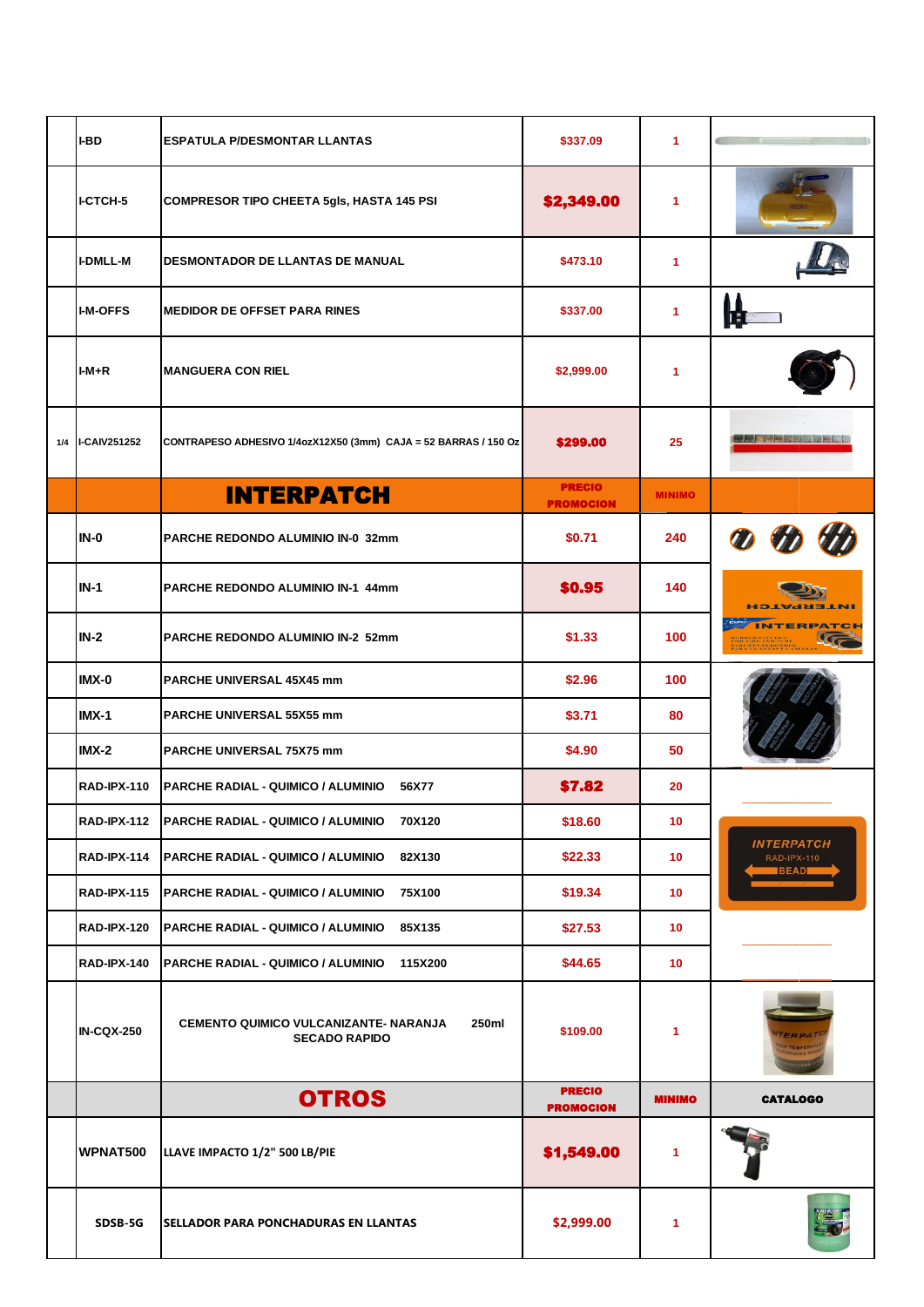| 40019  | <b>INFLADOR DE LLANTAS ELECTRICO 12V</b>                                                                                      | \$349.00   | 1.                   |                                                                                                                       |
|--------|-------------------------------------------------------------------------------------------------------------------------------|------------|----------------------|-----------------------------------------------------------------------------------------------------------------------|
| 50107  | <b>INFLADOR DE LLANTAS ELECTRICO 12V+SELLADOR</b>                                                                             | \$499.00   | 1.                   |                                                                                                                       |
| 50122  | <b>INLFLADOR DE LLANTAS ELECTRICO + SELLADOR</b><br><b>AUTOMATICO 1,2,3</b>                                                   | \$779.00   | 1                    |                                                                                                                       |
| 70004  | KIT-INLFLADOR DE LLANTAS ELECTRICO+SELLADOR Y<br><b>ACCESORIOS</b>                                                            | \$1,999.00 | 1                    |                                                                                                                       |
| 2020-A | <b>MEDIDOR DE PRESION DE CARATULA 10-160 PSI -</b><br><b>SEMIPROFESIONAL</b>                                                  | \$259.00   | 1                    |                                                                                                                       |
| 2021-A | MEDIDOR DE PRESION 10-150 PSI BARRA DE NYLON EN<br><b>BLISTER</b>                                                             | \$199.00   | 1.                   |                                                                                                                       |
| 20048  | MEDIDOR DE PRESION DE CARATULA 5-60 PSI AUTO                                                                                  | \$129.00   | 1                    |                                                                                                                       |
| 20152  | MEDIDOR DE PRESION TIPO LAPIZ 10-120PSI                                                                                       | \$79.90    | 1.                   |                                                                                                                       |
| 20112  | <b>MEDIDOR DE PRESION DIGITAL 5-150 PSI</b>                                                                                   | \$199.00   | 1                    | 0000                                                                                                                  |
| 2071-A | <b>MEDIDOR DE PRESION DIGITAL 0-99 PSI</b>                                                                                    | \$229.00   | 1.                   |                                                                                                                       |
| 20341  | <b>MEDIDOR DE PRESION DIGITAL-PLUMA-PRO 5-150 PSI</b>                                                                         | \$359.00   | $\blacktriangleleft$ | <b>Test in the second contract of the second contract of the second contract of the second contract of the second</b> |
| 2033   | KIT DE PARCHES+CEMENTOS+CARDA<br><b>BICI/MOTO/AUTO 60 PCS</b>                                                                 | \$169.00   | $\mathbf{1}$         |                                                                                                                       |
| 20094  | KIT DE TAPONES Y CASQUILLOS METALICO PARA<br><b>VALVULAS-BLISTER</b>                                                          | \$44.90    | 1.                   | 000                                                                                                                   |
| 20133  | <b>KIT DE REPARACION DE LLANTAS-9 PCS</b><br>LEZNA+ESCAREADOR+STRINGS+CEMENTO<br><b>QUIMICO+MEDIDOR DE PRESION EN ESTUCHE</b> | \$169.00   | 1                    |                                                                                                                       |
| 20454  | MEDIDOR DE PRESION Y PROFUNDIDAD DIGITAL EN<br><b>BLISTER</b>                                                                 | \$389.00   | 1.                   | <b>170 11</b>                                                                                                         |
| 20455  | MEDIDOR DE PRESION Y PROFUNDIDAD TIPO PLUMA EN<br><b>BLISTER</b>                                                              | \$169.00   | $\blacktriangleleft$ | $\blacksquare$                                                                                                        |